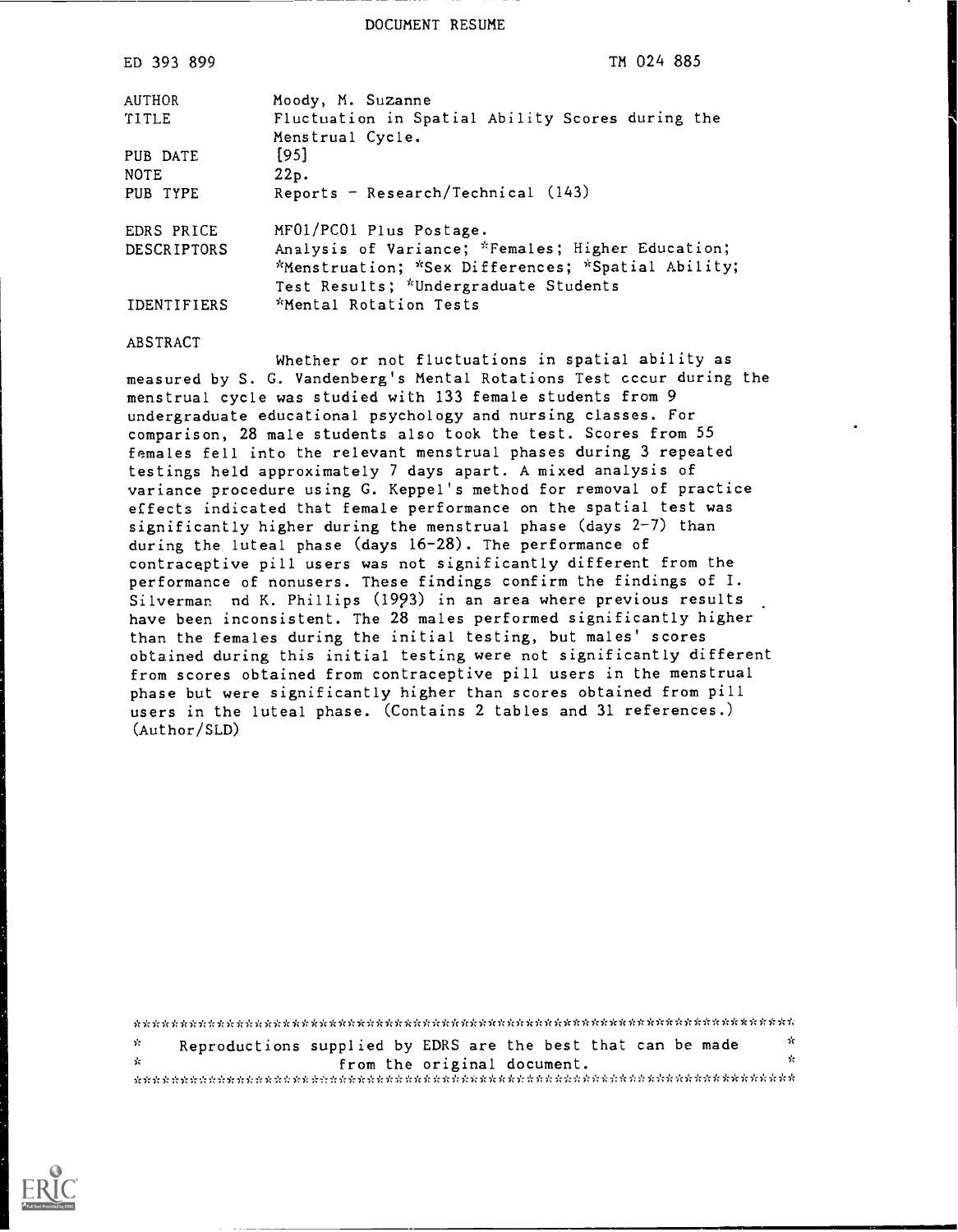$\mathbf{1}$ 

Running Head: FLUCTUATION IN SPATIAL ABILITY

> FLUCTUATION IN SPATIAL ABILITY SCORES DURING THE MENSTRUAL CYCLE M. Suzanne Moody Auburn University

Correspondence:

209 Campus Court II Auburn, Alabama 36830  $(334)$  887-6550 (H)  $(344)$  844-3087 (W)

U.S. DEPARTMENT OF EDUCATION<br>Office of Educational Research and Improvement EDUCATIONAL RESOURCES INFORMATION

CENTER (ERIC)<br>This document has been reproduced as<br>received from the person or organization<br>originating it

[1] Minor changes have been made to improve<br>reproduction quality

Points of view or opinions stated in this document do not inecessarily represent official<br>DERI position of policy

 $\hspace{1.6cm} \hspace{1.6cm} \cdots \hspace{1.2cm} \cdots \hspace{1.2cm} \cdots \hspace{1.2cm} \cdots$ 

PERMISSION TO REPRODUCE THIS MATERIAL HAS BEEN GRANTED BY

Мооду M. SUZANNE $\_$ 

متحمد المنبذ للبيدة البرازي

TO THE EDUCATIONAL RESOURCES INFORMATION CENTER (ERIC)

# **BEST COPY AVAILABLE**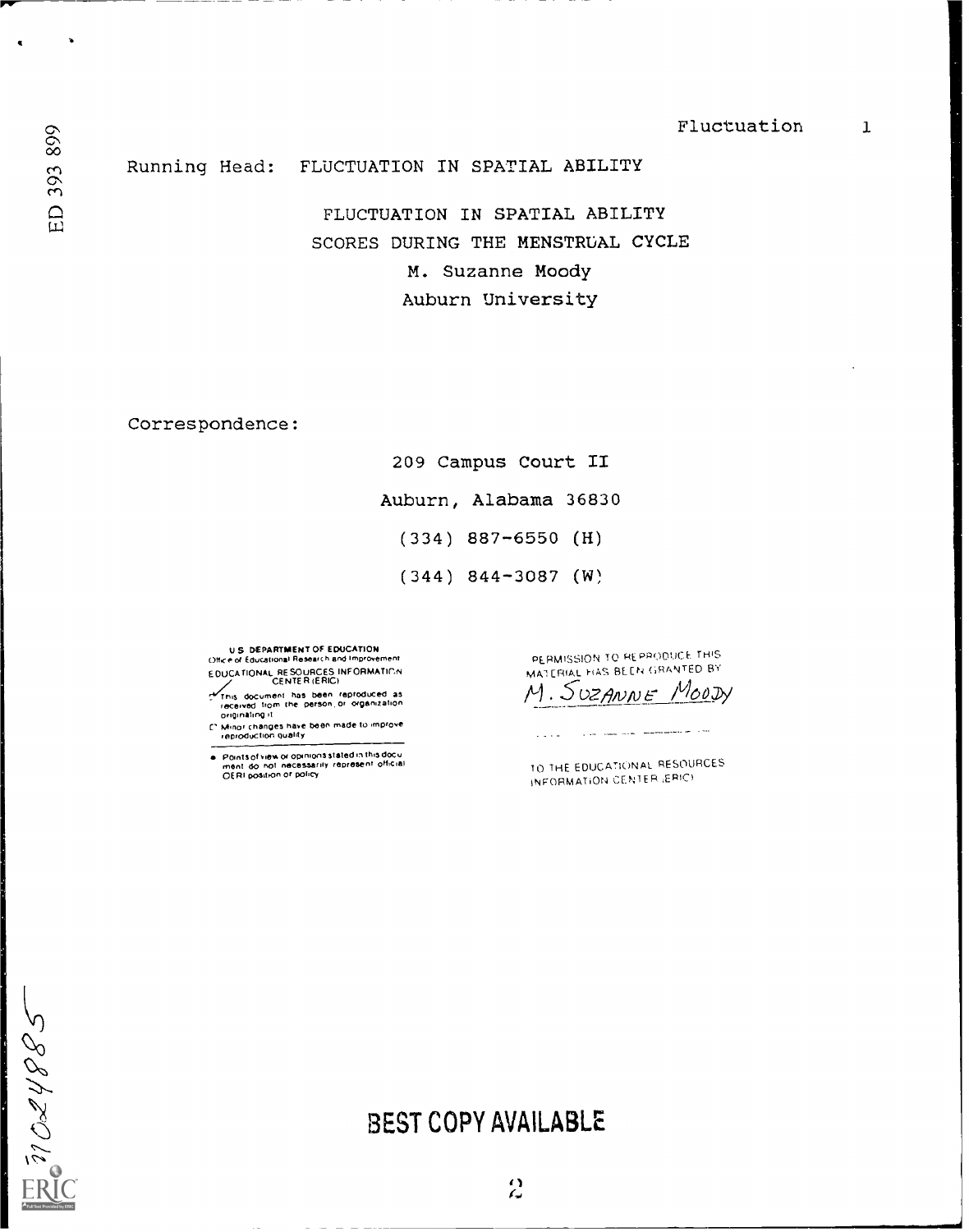#### Abstract

The purpose of the study was to determine whether or not fluctuations in spatial ability as measured by Vandenberg's Mental Rotations Test occur during the menstrual cycles of college females. Participants were 28 male and 133 female students recruited from 9 undergraduate educational psychology and nursing classes. Of the 133 female students, scores from 55 females fell into the relevant menstrual phases during 3 repeated testings held approximately 7 days apart. A mixed ANOVA procedure utilizing Keppel's method for removal of practice effects indicated that female performance on the spatial test was significantly higher ( $p < .001$ , eta sqd. = .182) during the menstrual phase (Days 2-7) than during the luteal phase (Days 16- 28). The performance of contraceptive pill users was not significantly different from the performance of nonusers. These findings confirm the findings of Silverman and Phillips (1993) in an area in which previous results have been inconsistent. The 28 males performed significantly higher ( $p \le .01$ ) than the 55 females during the initial testing. However, males scores obtained during this initial testing were not significantly different from scores obtained from contraceptive pill users in the menstrual phase but were significantly higher ( $p < .005$ ) than scores obtained from pill users in the luteal phase.

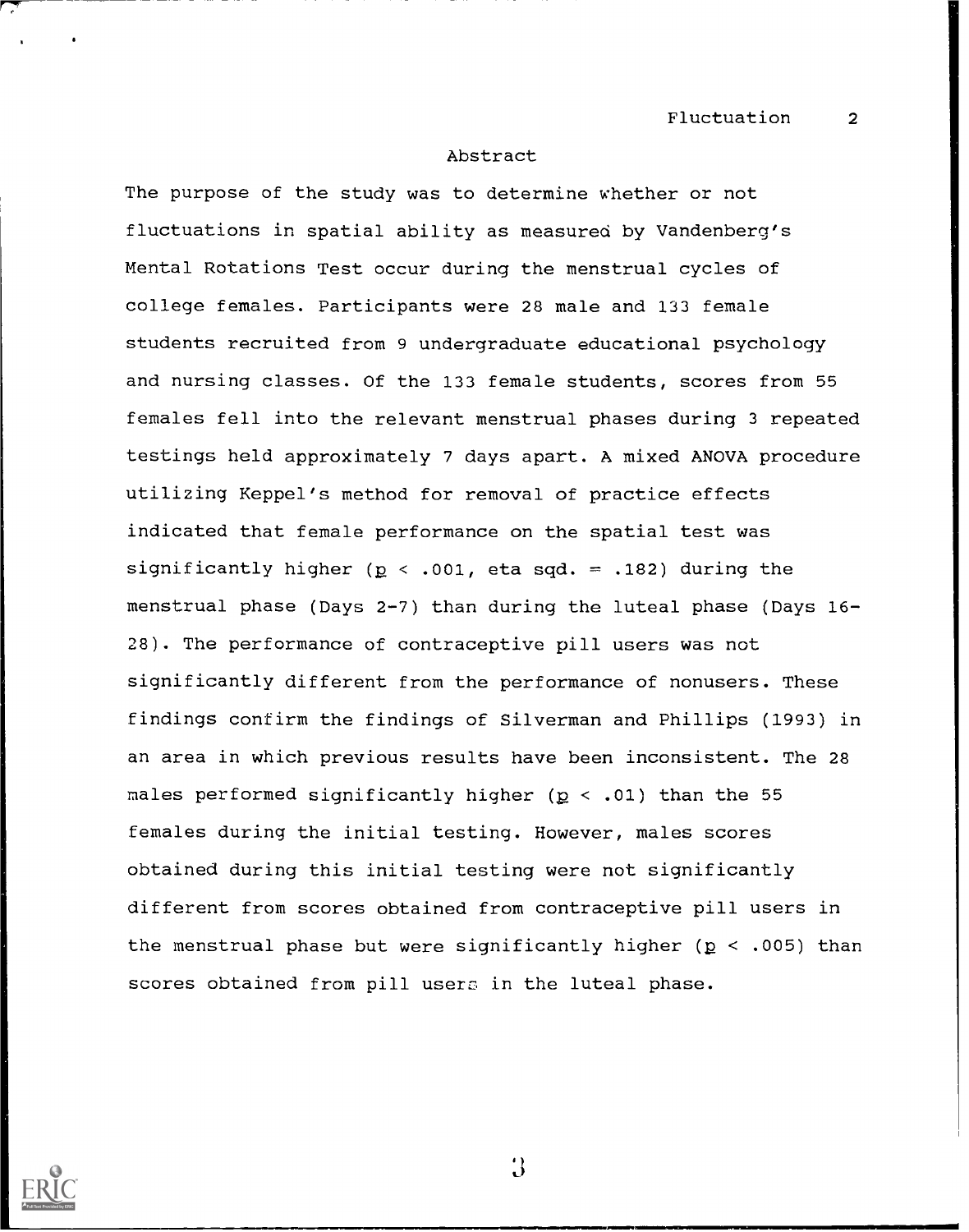# FLUCTUATION IN SPATIAL ABILITY SCORES DURING THE MENSTRUAL CYCLE

As the number of occupations in technical and scientific fields has increased, tests of spatial ability have become increasingly important for prediction of success (Eliot & Smith, 1983, p. 8). "The U.S. Employment Service astimates that the most technical and scientific occupations, such as draftsman, airplane designer, architect, chemist, engineer, physicist, and mathematician, require persons having spacial ability at or above the 90th percentile" (Clements & Battista, 1992, p. 442). However, researchers have found that males tend to perform significantly better than females on many tests of spatial ability to the extent that the effect size for this difference is often large enough to influence selection rates for certain occupations or training programs (Johnson & Meade, 1987, p. 738). Interestingly, the gender difference in spatial ability has not been found to be in full force until puberty, raising the possibility that hormones may be, at least in part, responsible for this difference (Hampson & Kimura, 1992, p. 361). Using as variables the hormonal changes that occur cyclically throughout the menstrual cycle, recent studies indicate that performance on sexually dimorphic spatial tasks may vary with variations in female hormonal levels (Kimura & Hampson, 1994).

According to Hampson and Kimura (1992), the preovulatory phase of the menstrual cycle corresponds to the highest level of the hormol.? estrogen. The menstrual phase corresponds to the

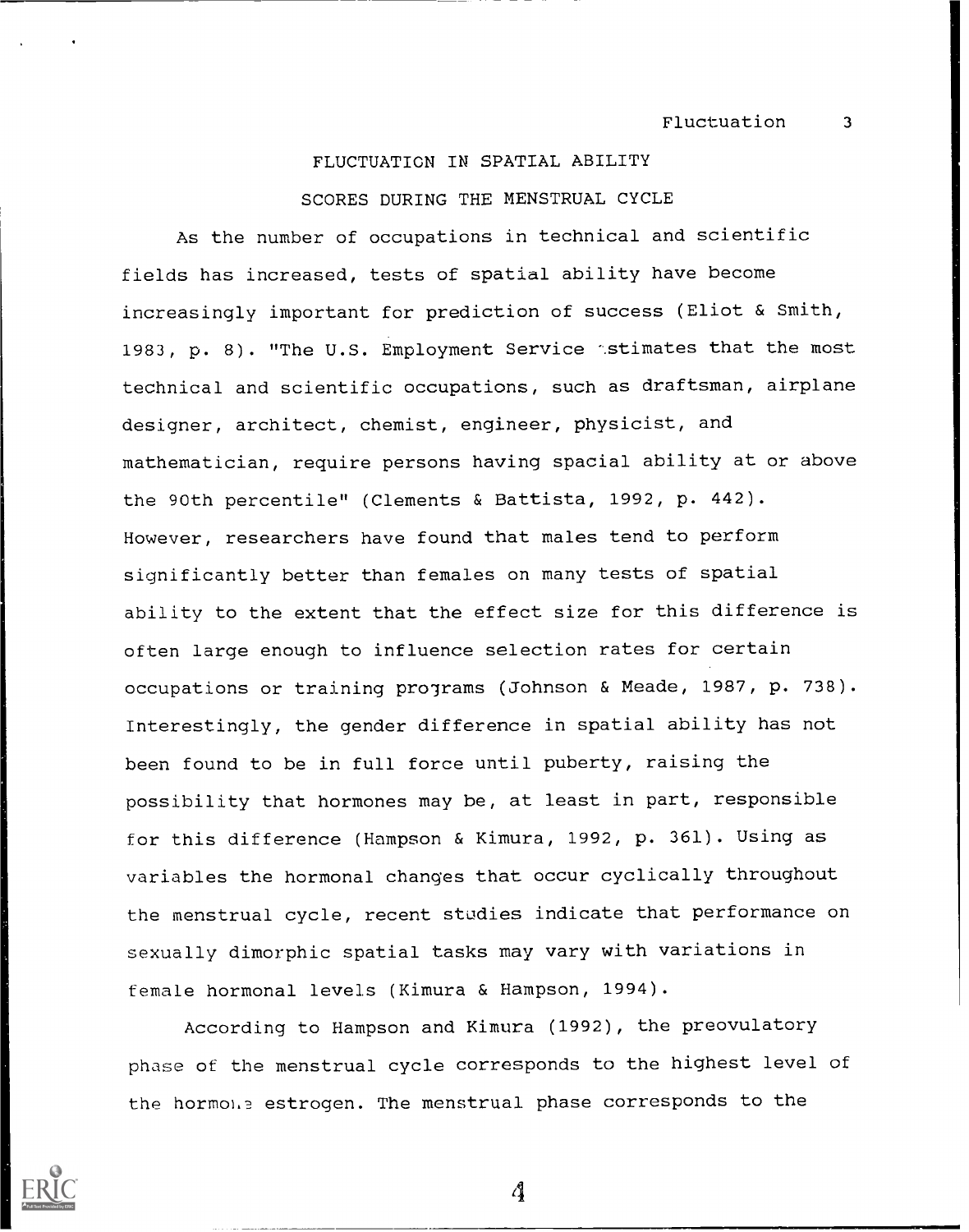lowest level of estrogen. The luteal phase occurs between ovulation and the menstrual phase and corresponds to a medium level of estrogen. These researchers and others (Silverman & Phillips, 1993) have found that women perform significantly higher on tests of spatial ability during the menstrual (i.e., low estrogen) phase of their menstrual cycle than during the higher estrogen (i.e., preovulatory and luteal) phases of their cycle. In addition, researchers have reported that the differences in performance on spatial tests between women at the menstrual phase and women at the midluteal phase are of similar magnitude as the reported gender differences in performance on spatial tests (Hampson, 1990, p. 31; Hampson & Kimura, 1992, p. 398).

Such findings may, however, be held suspect by readers familiar with the long history of menstrual cycle research in which the possibility of cyclic variations in general cognitive performance has been examined. Due to researchers' use of varying and often poor methodology, reviews of the literature in this area (Asso, 1987; Chiarello, McMahon, & Schaeffer, 1989; Dan, 1979; Hampson, 1990; Hampson & Kimura, 1992; Kimura & Hampson, 1994; Logue & Moos, 1988; Richardson, 1991; Sommer, 1973, 1982, 1983, 1992) report mixed results. As Hampson and Kimura (1992) noted, the examples of poor methodology include: use of small sample sizes, resulting in low statistical power; failure to consider the changes in hormonal levels of estrogen, and thereby, comparing between inappropriate phases of the menstrual cycle;

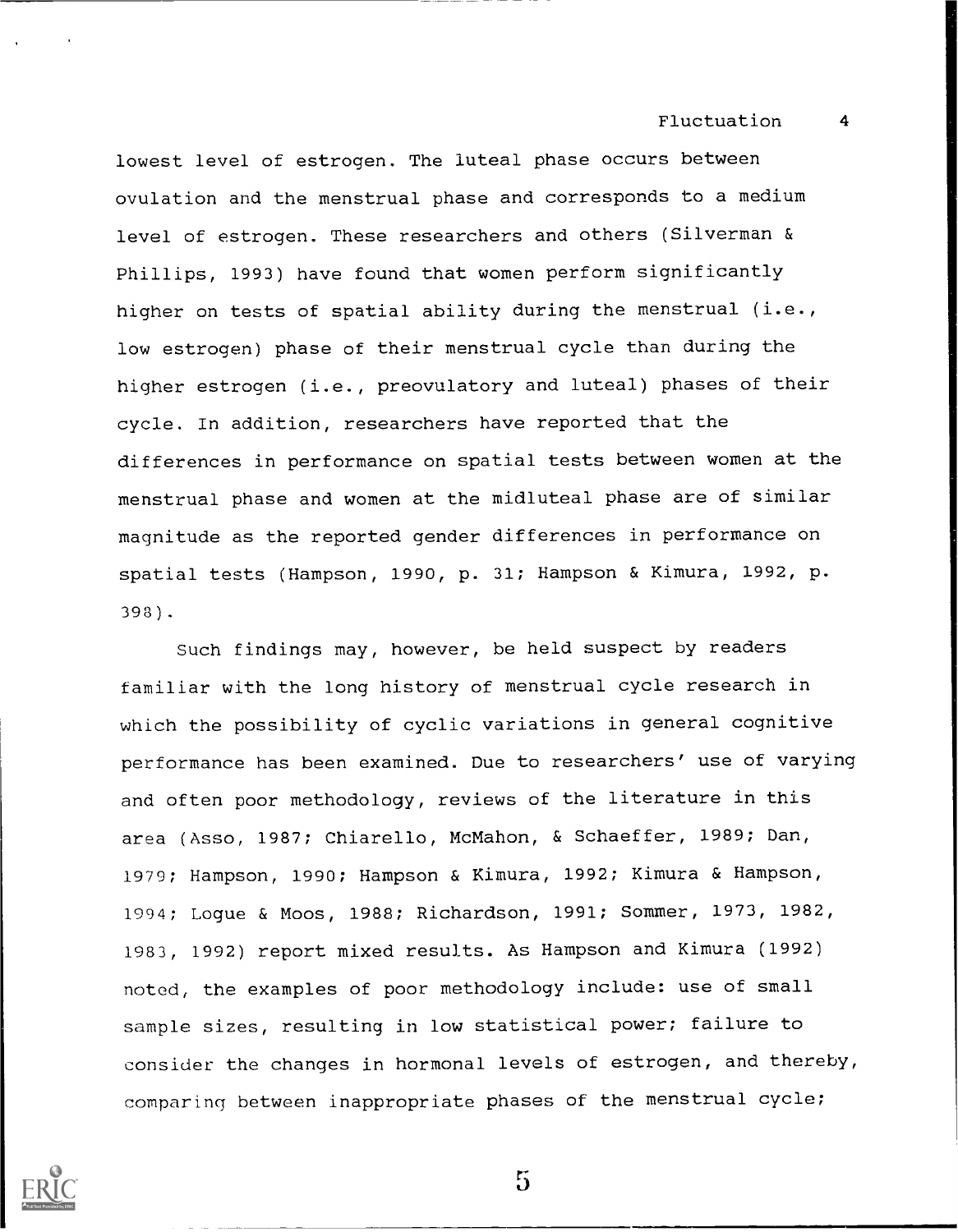and the use of tests that are not sensitive enough to detect cognitive variations in performance.

In four separate studies with college-age participants, Silverman and Phillips (1993) avoided the forementioned methodological shortcomings, and thereby obtained more consistent results than results found in a review of the literature. Silverman and Phillips (1993) attribute the more consistent results mainly to the particular test used in their studies. With the use of that test, the Mental Rotations Test, developed by Vandenberg and Kuse (1978) based on Shepard and Metzler's (1971) stimuli, Silverman and Phillips (1993) were the first researchers to use a three-dimensional mental rotations task in a menstrual cycle study. The Mental Rotations Test has been reported to be the most difficult to solve through verbal means (Vandenberg & Kuse, 1978) and, perhaps causally, this test and other threedimensional rotations tests yield the largest (Linn & Peterson, 1985) and most reliable (Masters & Sanders, 1993; Peters, Laeng, Lathen, Jackson, Zaiyouna, & Richardson, 1995) gender differences ot all spatial tests.

Silverman and Phillip's (1993) first study revealed tnat contraceptive pill users performed significantly better during the menstrual phase than during the luteal phase. Moreover, the performance of pill users in the menstrual phase was equivalent to the performance of males. In a second study, a combination of pill users and nonusers in the menstrual phase also performed significantly higher during the menstrual phase than the luteal

f;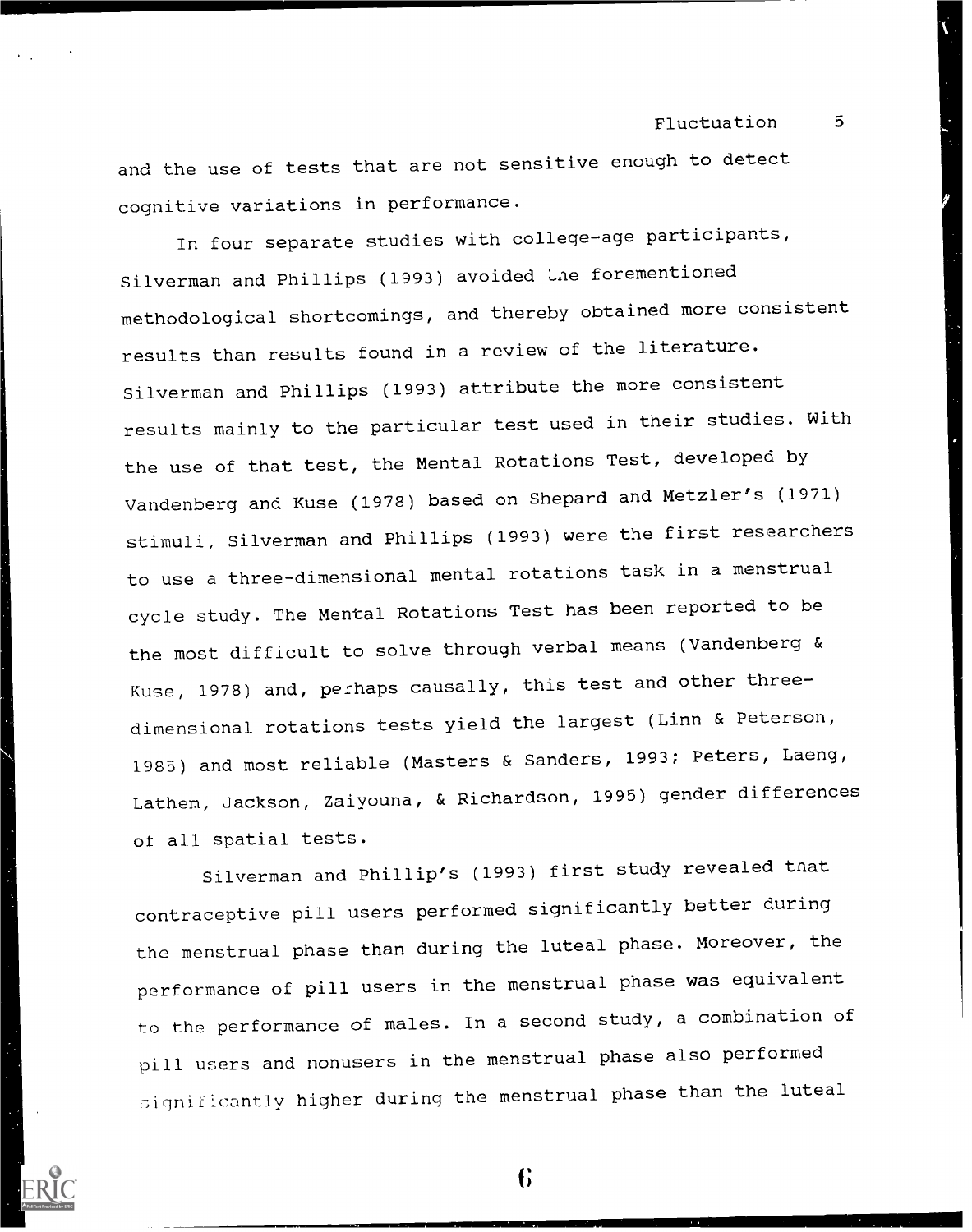phase. This second study was the only one of the four studies to assess data according to a within-subjects design. For purposes of the study, the menstrual phase was defined as Days 2-7 of the menstrual cycle and the luteal phase as Days 16-23. No subjects were tested during the first day of menstruation due to the possible obtrusive effects of physical discomfort and pain medication.

There was a similar menstrual phase effect for a third study. However, for this third study and a fourth one, in order to enhance sample sizes, "the condition representing higher estrogen levels comprised all nonmenstruating subjects rather than just those in the luteal or pre-ovulatory phases" (Silverman & Phillips, 1993, p. 264). In addition, for the second, third, and fourth studies, pill users and nonusers were combined for purposes of analysis because they showed the same trends at about the same levels. In the fourth study, menstruating females' scores on the Mental Rotations Test were significantly higher than females's scores in the nonmenstruating phase but were not equivalent to scores of males who had participated in the first study. Interestingly, a significant difference in phase performance was not found for a two-dimensional mental rotations spatial test that was also given as part of this fourth study. This result lends support to the importance of using a spatial task with large, reliable gender differences when testing for a menstrual phase effect in performance.

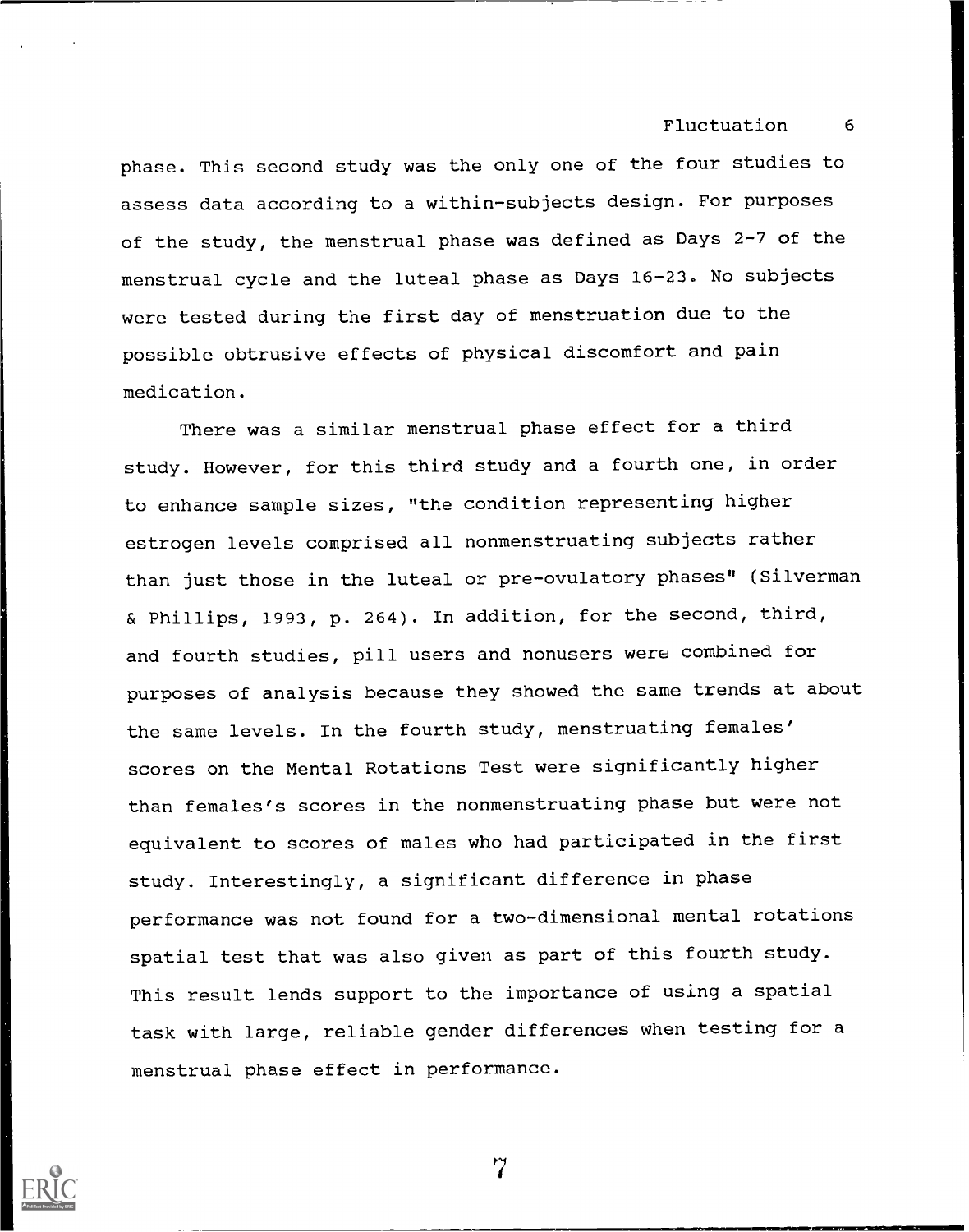Peters et al. (1995) have recently, in an attempt to replicate Silverman and Phillips' (1993) third study in which menstruating subjects were compared to all nonmenstruating subjects, found no significant effect for phase of menstrual cycle using a redrawn version of the Mental Rotations Test. However, these researchers concede that because they did not carefully determine subjects' phase of cycle, their "failure to find significant effects cannot be considered an effective challenge" (p.50) to the findings of Hampson and Kimura. In addition, Peters et al. (1995) did not distinguish between menstruating and nonmenstruating with the same days as those used by Silverman and Phillips (1993), nor did they use a scoring method identical to that of Silverman and Phillips (1993).

The purpose of the present study was to either confirm or refute the findings of Silverman and Phillips' (1993) withinsubjects study. The main hypothesis was that on a test of spatial ability, the Mental Rotations Test (Vandenberg, 1971; Vandenberg & Kuse, 1978), college females would perform statistically significantly different during the menstrual phase than the luteal phase of the menstrual cycle. In addition, it was hypothesized that college females would perform statistically significantly different than college males and that contraceptive pill users would perform at the same level as nonusers.

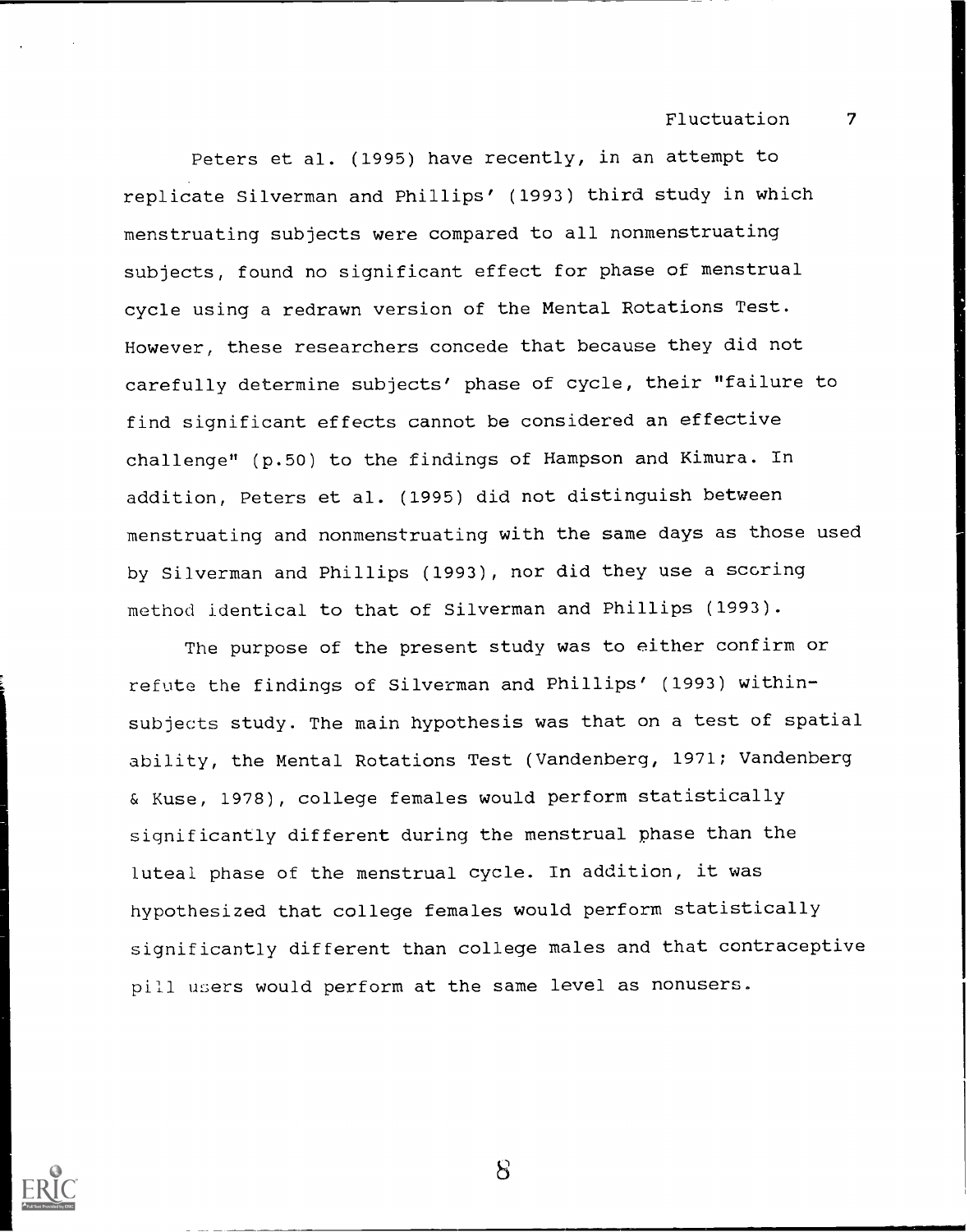#### Method

# Participants

Participants were 28 male and 133 female college students recruited from eight undergraduate educational psychology classes and one undergraduate nursing class taught on the campus of a large southeastern university. Inasmuch as the researcher in the present study employed a within-subjects design, there was no need for equivalence of conditions across subject factors. Volunteers from two of the nine classes were offered extra credit for participation. Of the 133 female students, scores from 55 females fell into the relevant menstrual phases during the repeated testings.

### Test Instrument

The test instrument selected for this study was the Mental Rotations Test (Vandenberg, 1971). This test has 20 items and 40 correct responses. The 20 items each consist of a two-dimensional computer drawing of a three-dimensional "criterion figure, two correct alternatives, and . . . two distractors . . . Correct alternatives are always identical to the criterion in structure but are shown in a rotated position" (Vandenberg & Kuse, 1978, p. 509).

Prior studies with the Mental Rotations Test have shown gender differences favoring males (Vandenberg & Kuse, 1978) and a fluctuation in performance by adult females during the menstrual cycle (Silverman & Phillips, 1993). In large samples, the Kuder-Richardson 20 internal consistency reliability has been estimated



(j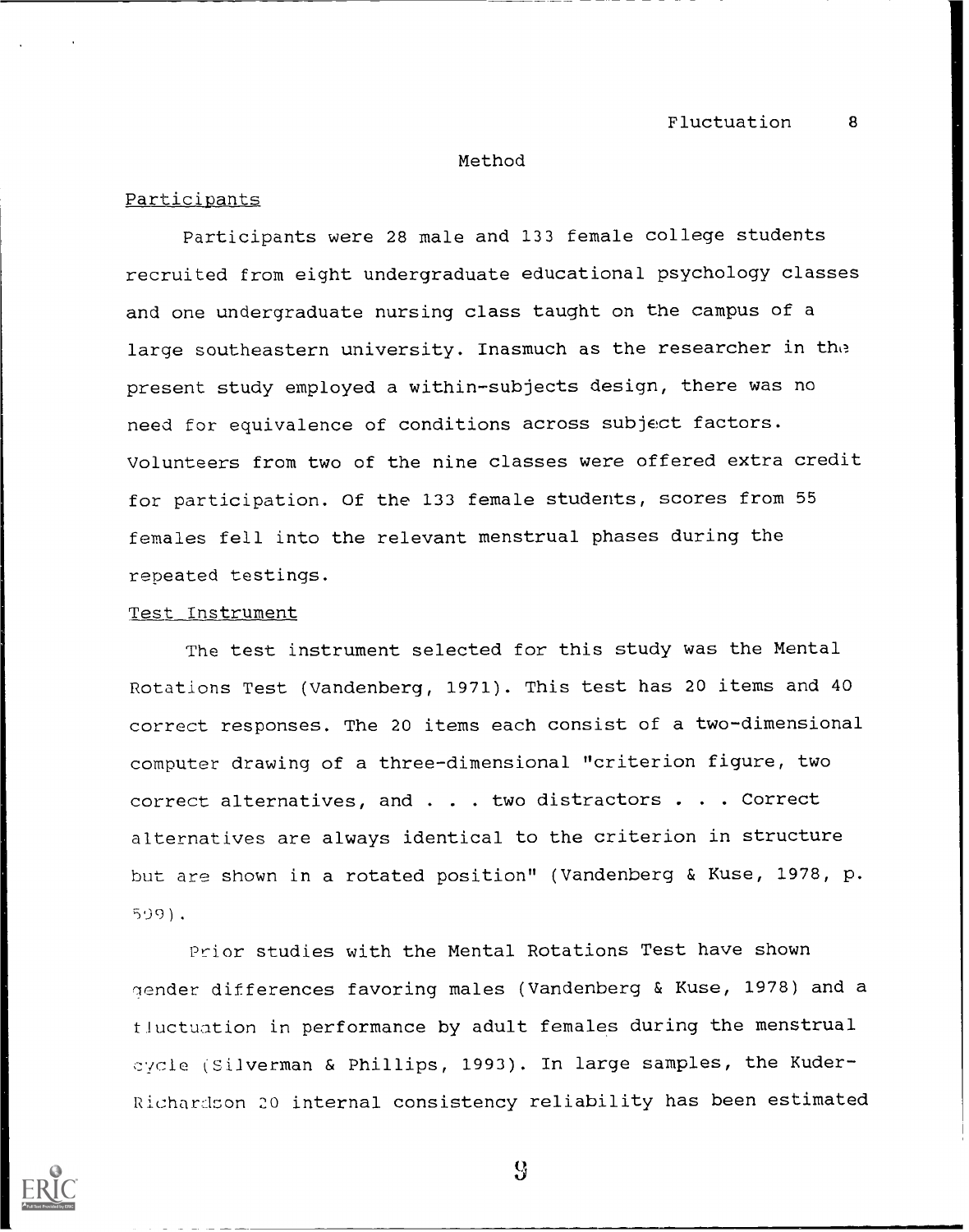to be .88 and the test-retest reliability has been estimated to be .83 (Vandenberg & Kuse, 1978).

# Design and Procedure

Three testing sessions were held approximately 7 days apart during regularly scheduled class times. The tests were administered by either the researcher or an educational psychology faculty member. The standard published instructions for the Mental Rotations Test were used. In these instructions, subjects were cautioned not to guess. The suggested but optional method of grading was not used. Instead, a point was given for each correct response and a point deducted for each incorrect response. Therefore, scores could range from -40 to +40. This method of scoring was used by Silverman and Phillips (1993) in their previously discussed studies and by Vandenberg and Kuse (1978) in a study of the gender differences in performance on this test. Prior to the first testing, participants were given the instructions (including practice problems) to take home. They were asked to read the instructions before attending each testing session. In addition, females were asked to complete and turn in with each test a questionnaire similar to the one used by .Silverman and Phillips (1993). The questionnaire questions concerned contraceptive use and the dates of females' last and next menstrual periods. Each participant chose a personal code number to label each test and questionnaire turned In so that these items could be properly matched by the researcher for the repeated measures analysis without jeopardizing confidentiality.

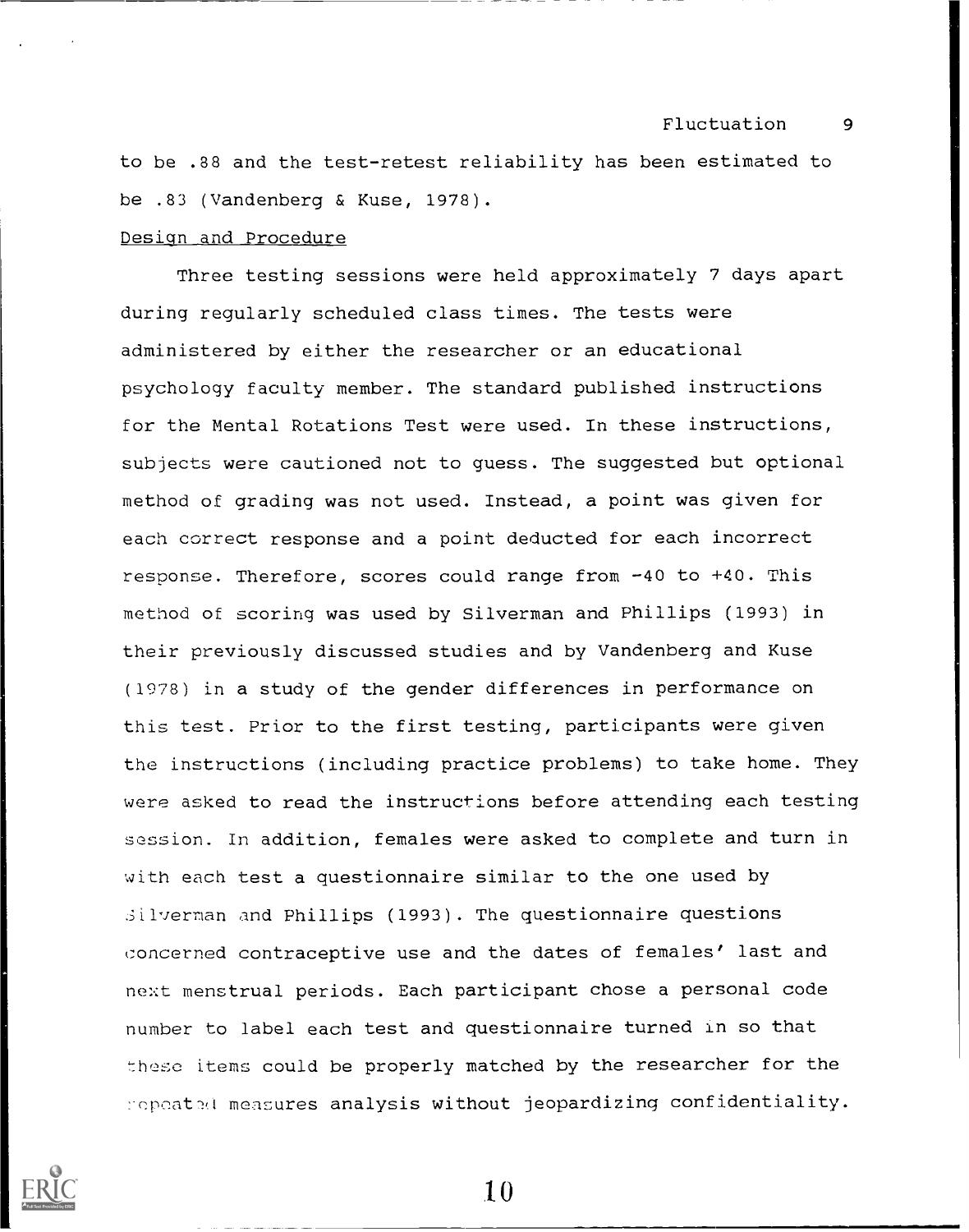In addition, in order to maintain confidentiality, no demographics other than gender were collected.

During each testing session, participants were allowed 3 minutes to complete the first 10 items and an additional 3 minutes to complete the last 10. The two halves of the test were timed separately to facilitate an estimation of the internal consistency reliability of the test.

In the analysis of possible score fluctuations, a split plot design using the SPSS statistical procedure MANOVA was employed with phases as the within-subjects factor and pill use as the between-subjects factor. For each subject, data from two of the three testing sessicns were used. The present study defined the menstrual phase as Days 2-7 and the luteal phase as Days 16-28. One score used was the one obtained during the menstrual phase. The other score used was the one obtained during the luteal phase. Practice effects were removed from the analysis using a technique suggested by Keppel (1982). In addition to the repeated measures analyses, independent  $t$  tests were used to test for Qender differences in performance on the Mental Rotations Test. An alpha level of .05 was used for all statistical tests.

### Results

The result<sup>-</sup> of the Spearman-Brown internal consistency analysis and the test-retest reliability analysis are shown in Fable 1. Each reliability correlation coefficient reached signit cance.

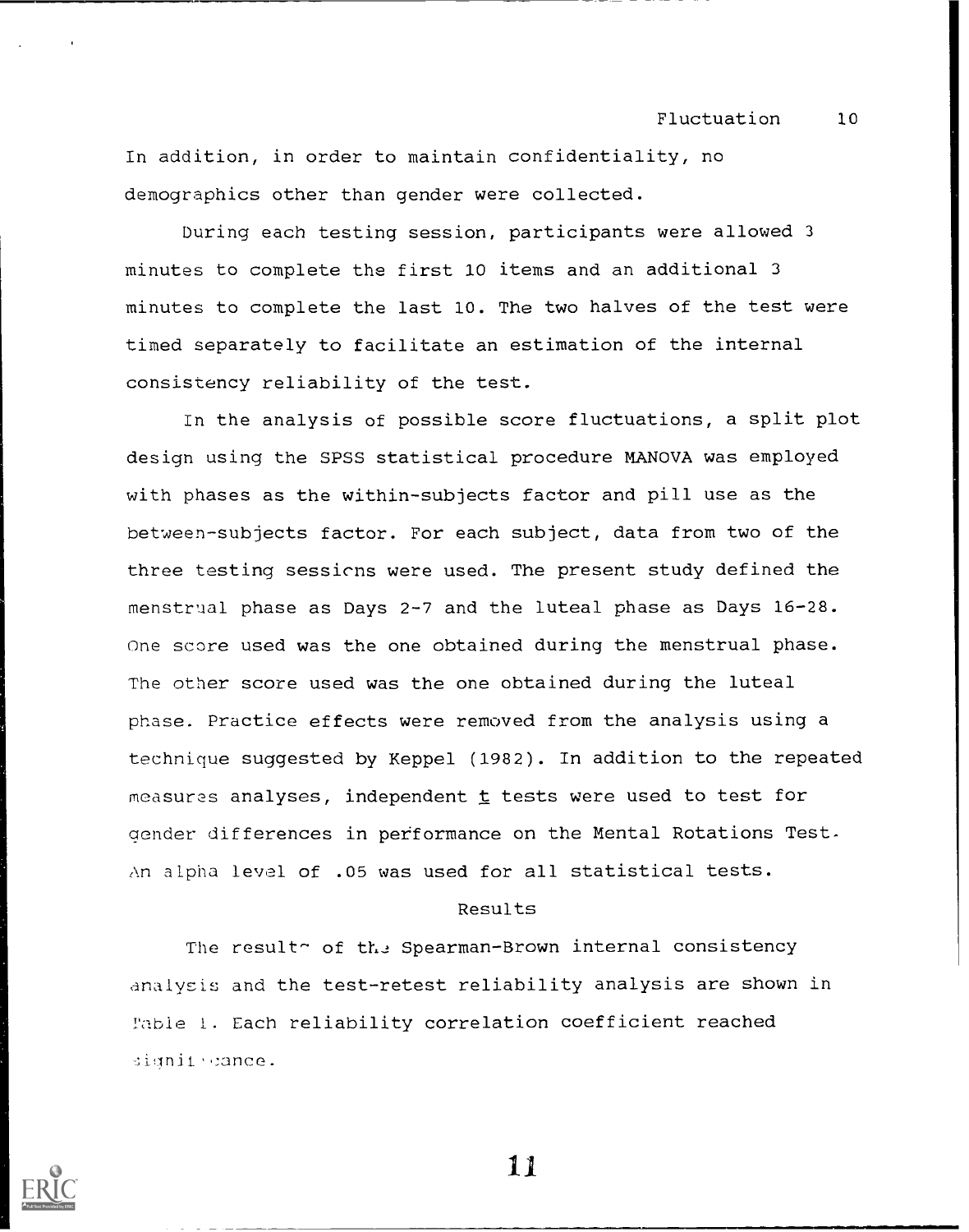Menstrual phase scores were statistically significantly higher than luteal phase scores ( $p = .001$ , eta sqd. = .182, Power .92). There was an indication of equivalence in scores between contraceptive pill users and nonusers ( $p = .552$ ). These results are shown in Table 2. However, due to the significant interaction between phase and pill use,  $t$  tests between users and nonusers were performed in each phase and no significant differences were found at sufficient levels of statistical power.

During the initial testing males ( $M = 15.96$ ,  $SD = 10.42$ ) performed significantly higher ( $p < .01$ , eta sqd. = .160,  $d' =$ .69) than females ( $M = 9.55$ ,  $SD = 7.87$ ). However, during this initial testing, male scores were not found to be significantly different ( $p = .064$ , Power .54) from scores obtained from females who were in the menstrual phase ( $M = 10.79$ ,  $SD = 6.84$ ,  $M = 19$ ). Male scores from the initial testing were not significantly different ( $p = .238$ ) from scores obtained from pill users in the menstrual phase but were significantly different ( $p < .005$ ) from sores obtained from pill users in the luteal phase.

# Discussion

Because the present study indicated a statistically significant fluctuation in performance across the menstrual cycle on the Mental Rotations Test, the latest positive results by Silverman and Phillips (1993) were confirmed. The effect sizes for the differences between phases were notably large given that hormonal levels were not directly assessed. Hormonal levels were not directly assessed because the goal of the present study was

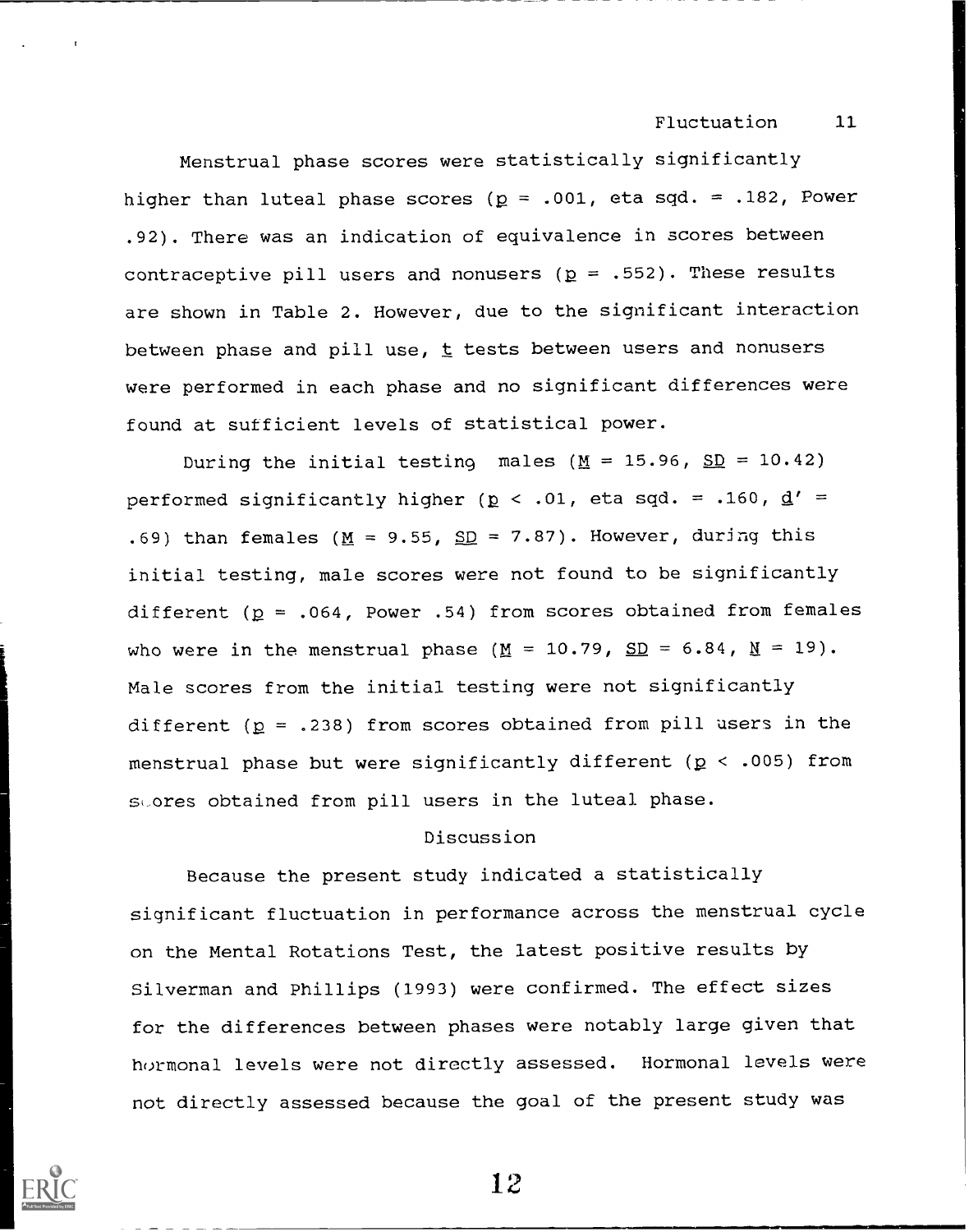to establish consistency in findings in this area and not necessarily to attempt to confirm a theory concerning hormonal levels. By having participants complete three questionnaires approximately 7 days apart, actual confirmation of menstrual phase starting dates was obtained for all but a few participants. On a practical level, the implication of distinguishing between phases based on the number of days a female is into her menstrual cycle is that females can make judgements of when and when not to take tests of spatial ability using information that is easily accessible to her.

As was the case in past research (Hampson, 1990; Hampson & Kimura, 1992), the effect sizes for gender difference (eta sqd. = .160) and phase difference (eta sqd. = .182) were of similar magnitude. Therefore, given the claim by Johnson and Meade (1987) that the effect size for gender difference is large enough to influence selection rates for certain occupations or training programs, likewise, the effect size for the menstrual cycle phase difference may be large enough to influence such selecticn rates. Moreover, it appears that phase effect makes a contribution to the gender difference in performance on spatial tests. The present study failed to indicate a statistically significant difference between male scores and scores obtained from females who were in the menstrual phase. A lack of statistical power may have prevented an actual between-subjects difference from being revealed. However, because, as in Silverman and Phillip's (1993) first study, pill users' menstrual scores were convincingly

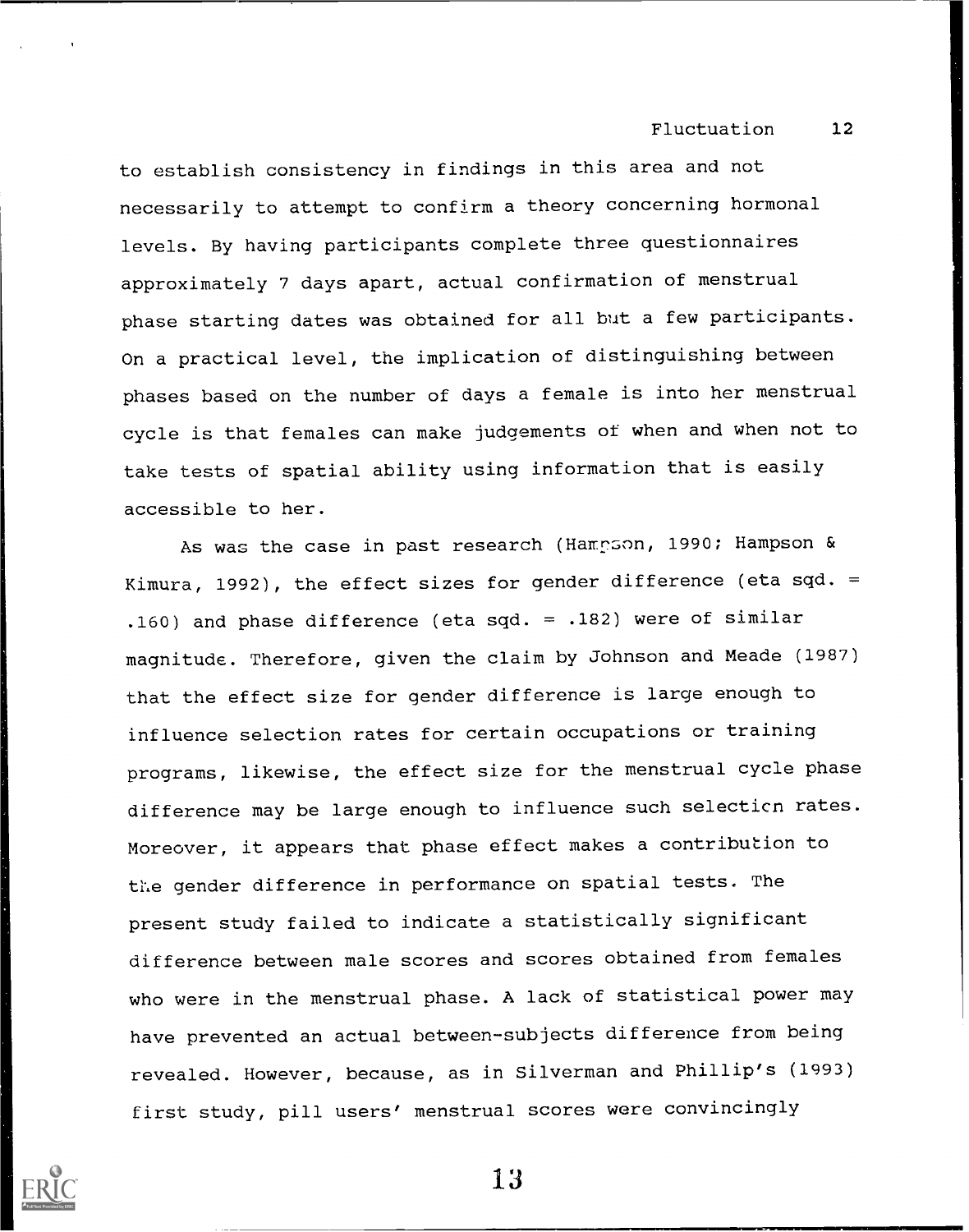1

equivalent to scores of males and pill users' luteal scores were significantly different from scores of males, it might be reasonable to assume that a menstrual phase effect accounted at least in some small part for the difference in gender performance. These results might be used in partial explanation as to why training and exposure increase mental rotation abilities for females (Ben-Chaim, Lappan, & Houang 1988; Ferrini-Mundy, 1987; Okagaki & Frensch, 1994) but do not totally compersate for gender differences in performance.

The results of this study have several implications for companies and branches of the military (Carretta, 1987, 1989; Goldin & Thorndyke, 1981, p. 11) that use three-dimensional mental rotation spatial tests as predictors of success. As evidence mounts and females begin to feel legitimized in arranging to take tests of spatial ability during menstruation, conflicts may arise between females and employers or potential employers who refuse to accommodata these females with flexible testing schedules. Even graver conflicts may arise if employers feel justified in insisting that females take tests of spatial ability only during the luteal phase in order to obtain a measure that is indicative of the ability of a female "at her worst". Of course, this restriction would probably be difficult to implement without raising issues of right to privacy and imposing the costs of medical exams to verify the (potential) female employee's claim as to day of cycle.

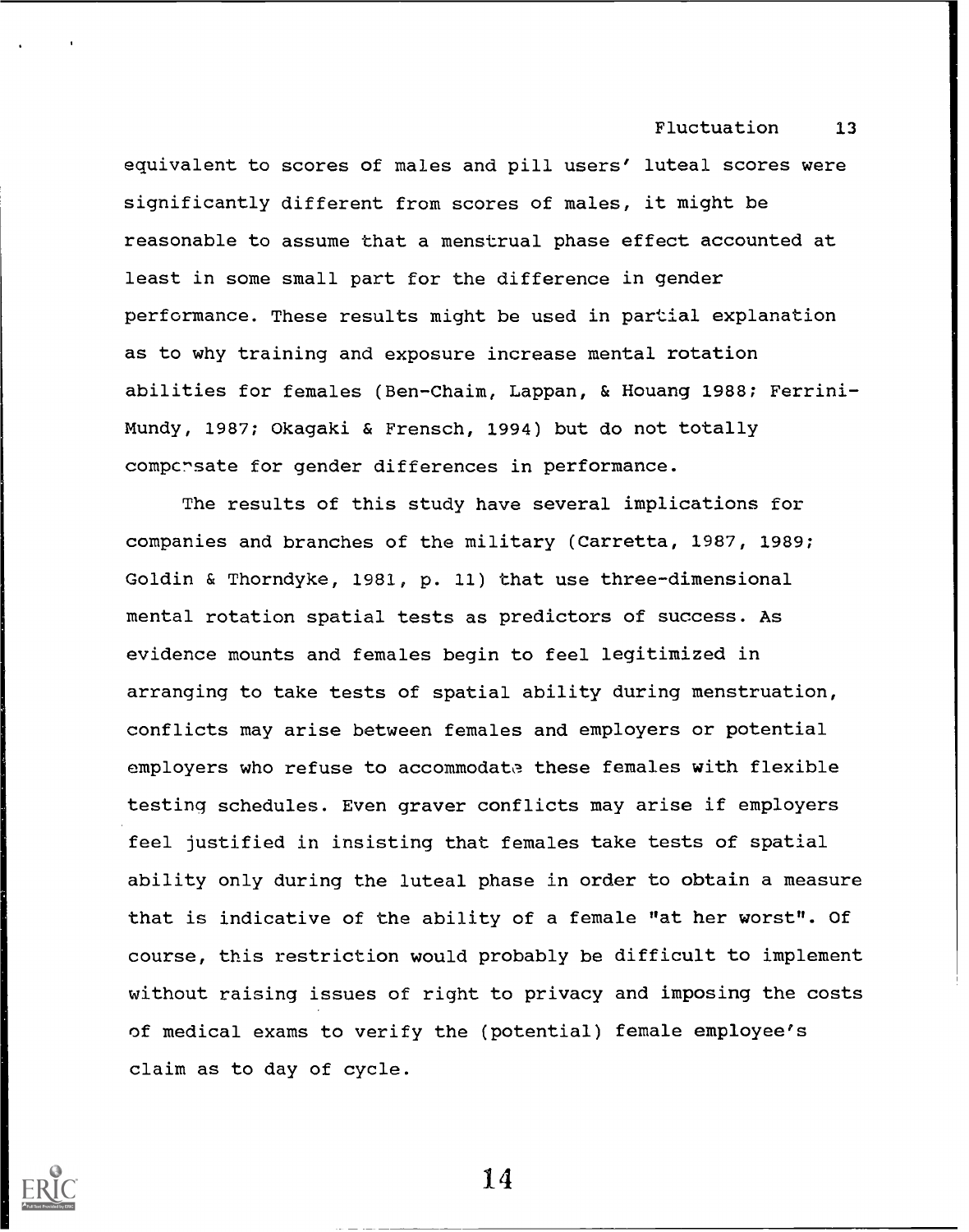This study may have social implications as well. Logue and Moos (1988) report that women's exposure to the stereotypic social belief that the menstrual phase is characterized by impaired performance may be linked to increased reports of negative symptoms and an obscuring of positive changes that occur during the menstrual phase. The findings of significantly higher performance of females during menstruation may help counter the popular notion that females are strictly negatively affected during this time of their cycles (Dan, 1979; Sommer, 1983; Walsh, 1982). Outside the area of predictive testing females should not be made to feel disadvantaged by menstrual phase effects because in day to day tasks, no one aspect of cognitive functioning is used and no general decrement has been found to occur during the menstrual cycle (Hampson & Kimura, 1992).

It was hoped that an explanation for the differences in reliability between males and females on the Mental Rotations Test could be proffered. However, due to significant differences in variability between the scores of males and females ( $p < .05$ ) and the phenomenon of restriction of range, the differences in the reliability for males and females could not necessarily be attributed to fluctuation in females' scores during the menstrual cycle.

It might be argued that the performance of educational psychology and nursing students is not indicative of performance ot students who will be applying for positions in the previously di:Cused occupations that require higher spatial abilities



lb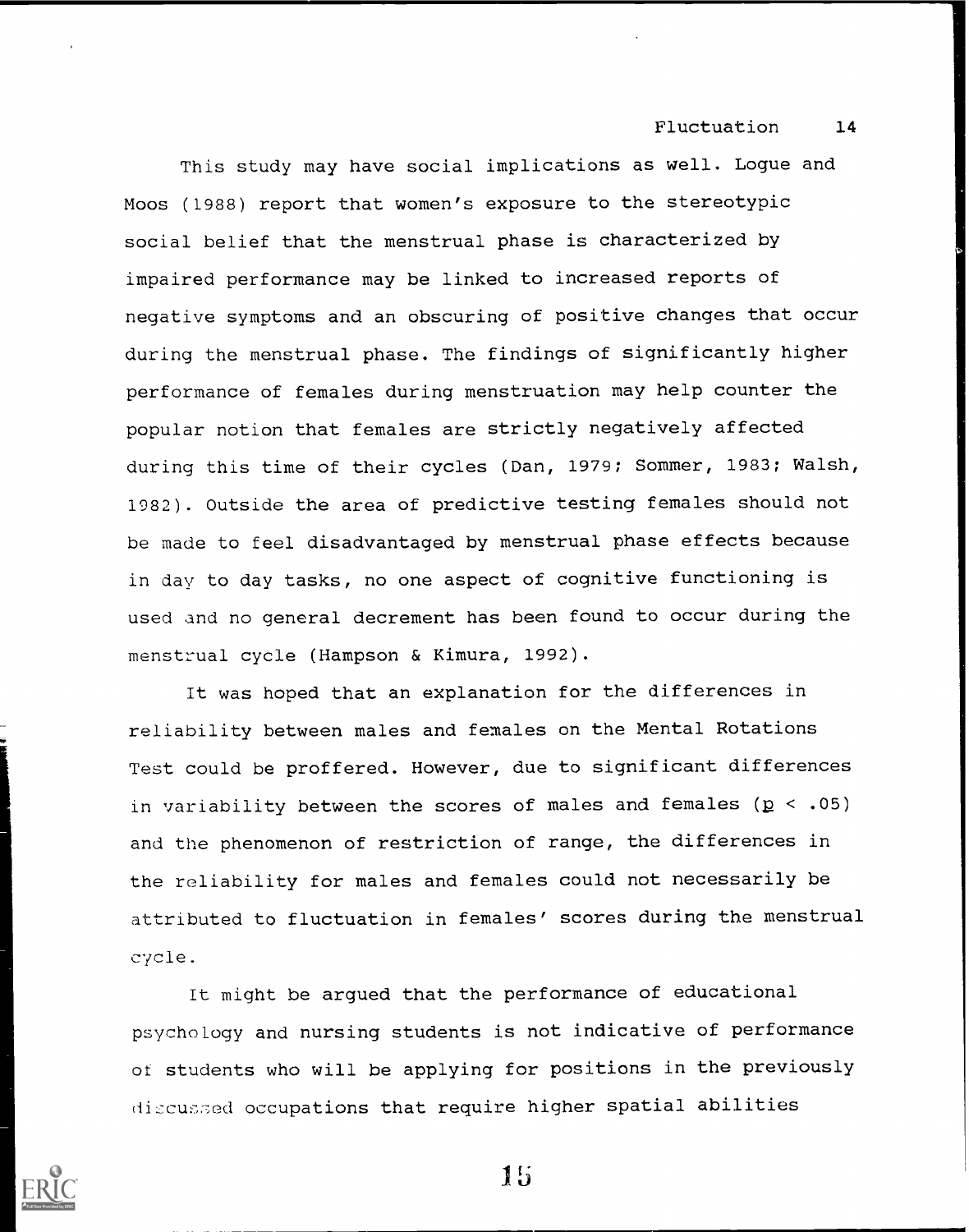(Peters et al., 1995). It is suggested that future research address this concern by testing a less curriculum homogeneous sample of students. Furthermore, because "mathematics generally correlates with spatial visualization, [which, according to Vandenberg and Kuse (1978), is the type of spatial ability measured by the Mental Rotations Test], in the range of .30 to .60" (Clements and Battista, 1992, p. 455), it follows that the effect of menstrual phase on performance by females on mathematics tests used as criteria in selection processes for occupations and educational programs may warrant investigation. It is suggested that the test chosen for such research be one with a large, reliable gender difference in performance. For example, the reported effect size  $(d')$  for gender difference on Educational Testing Service's 1987 GRE-Q was found to be .67 (Hyde, Fennema, & Lamon, 1990) which is very close to the effect size of .69 obtained in the present study for the Mental Rotations Test. One might also want to consider using the Mental Rotations Test as a "control" when conducting future menstrual cycle research on other tests.

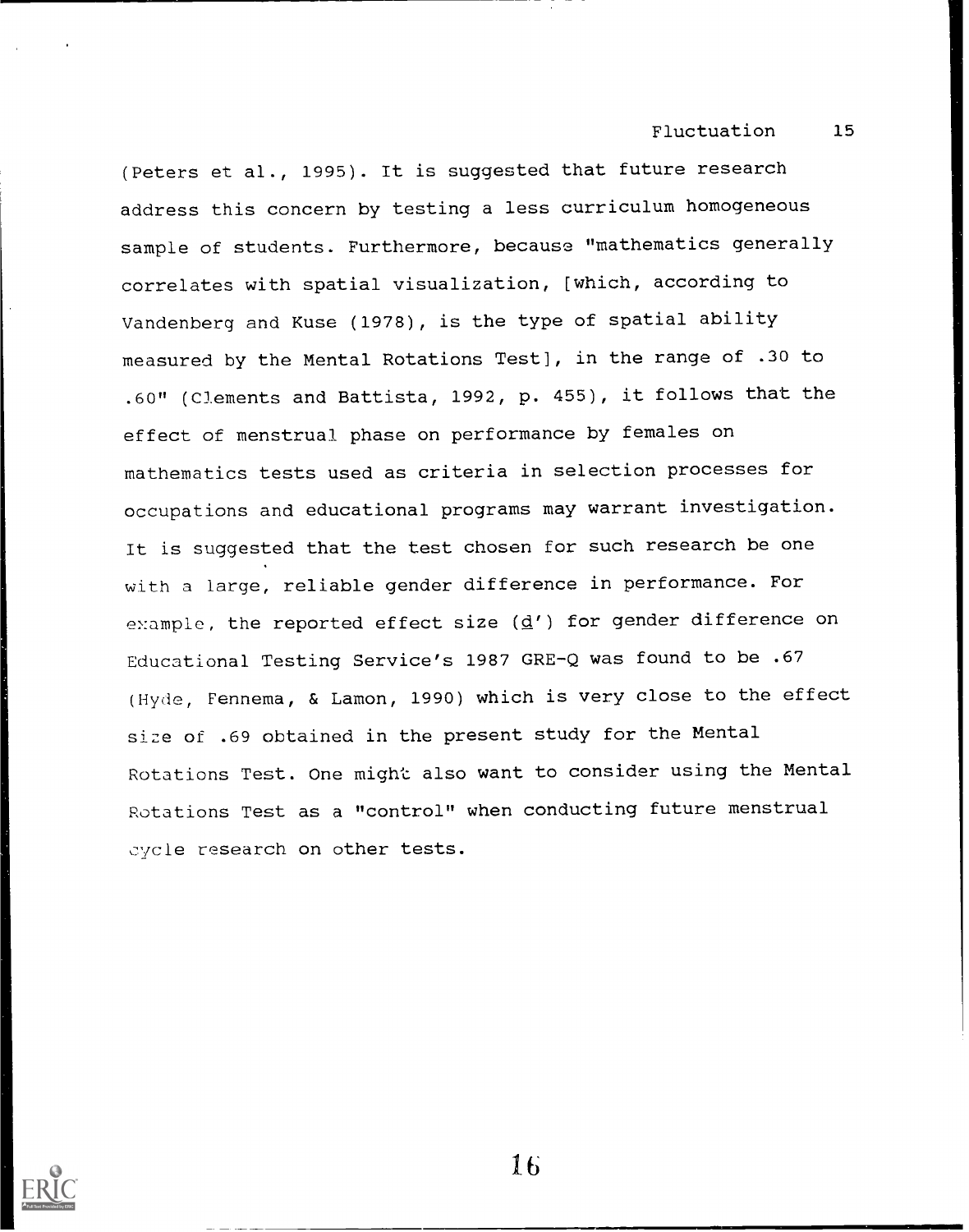#### References

Asso, D. (1987). Cyclical variations. In M. A. Baker (Ed.), Sex differences in human performance (pp. 55-80). Chichester, England: John Wiley.

Ben-Chaim, D., Lappan, G., & Houang, R. T. (1988). The effect of instruction on the spatial visualization skills of middle school boys and girls. American Educational Research Journal, 25, 51-71.

Carretta, T. R. (1987). Spatial ability as a predictor of flight training performance (AFHRL-TR-86-70). Brooks AFB, TX: Manpower and Personal Division, Air Force Human Resources Laboratory.

Carretta, T. R. (1989). USAF pilot classification systems. Aviation, Space, and Environmental Medicine, 60, 46-49.

Chiarello, C., McMahon, M. A., & Schaefer, K. (1989). Visual cerebral lateralization over the phases of the menstrual cycle: A preliminary investigation. Brain and Cognition, 11 (10), 18-36.

Clements, D. H., & Battista, M. T. (1992). Geometry and spatial reasoning. In D. A. Grouws (Ed.), Handbook of research on machematics teaching and learning (pp. 420-464). New York: Macmillan.

Dan, A. J. (1979). The menstrual cycle and sex-related differences in cognitive variability. In M. A. Wittig & A. C. Petersen (Eds.), Sex-Related Differences in Cognitive Functioning (pp. 2/1-260). New York: Academic Press.

Eliot, J., & Smith, I. M. (1983). An international directory pt spatial tests. Atlantic Highlands, NJ: Humanities Press.

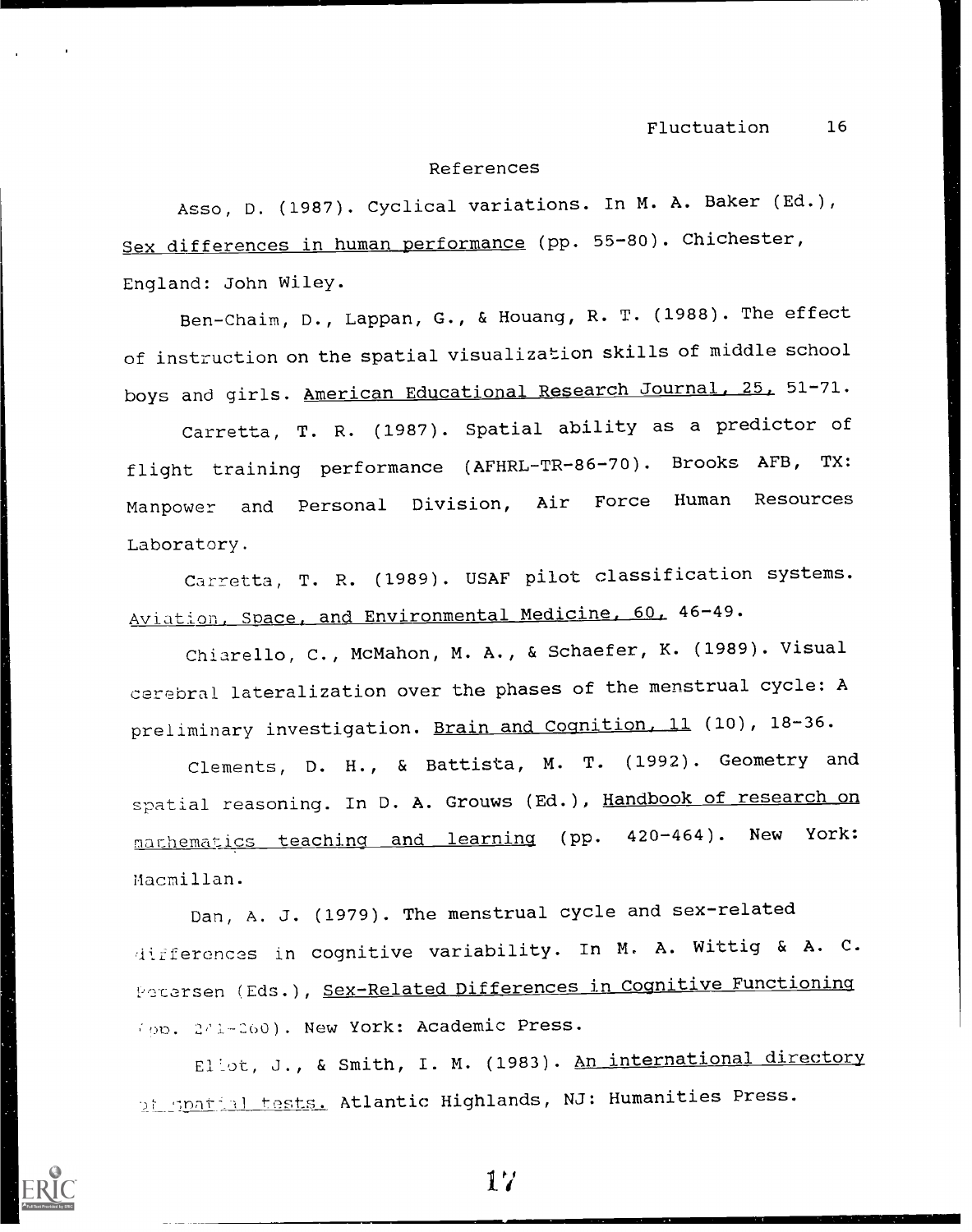Ferrini-Mundy, J. (1987). Spatial training for calculus students: Sex differences in achievement and in visualization. Journal for Research in Mathematics Education, 18, 126-140.

Goldin, S. E., & Thorndyke, P. W. (1981). Spatial learning and reasoning skill (R-2805-ARMY). U.S. Army Research Institute for the Behavioral and Social Sciences. Santa Monica, CA: Rand.

Hampson, E. (1990). Variations in sex-related cognitive abilities across the menstrual cycle. Brain and Cognition, 14, 26- 43.

Hampson, E., & Kimura, D. (1992). Sex differences and hormonal influences on cognitive function in humans. In S. Becker, M. Breedlove, & D. Crews (Eds.), Behavioral endocrinology (pp. 357-39S). London: MIT Press.

Hyde, J. S., Fennama, E., & Lamon, S. J. (1990). Gender a.,fferences in mathematics performance: A meta-analysis. Psychological Bulletin, 2, 139-155.

Johnson, E. S., & Meade, A. C. (1987). Developmental patterns of spatial ability: An early sex difference. Child Development, 58,  $725 - 740.$ 

Keppel, G. (1982). Design and analysis: A research handbook (2nd ed.) (pp. 399-404). Englewood Cliffs, NJ: Prentice Hall.

Kimura, D., & Hampson, E. (1994). Cognitive pattern in men and women is influenced by fluctuations in sex hormones. Current Directions in Psychological Science, 3, 57-61.

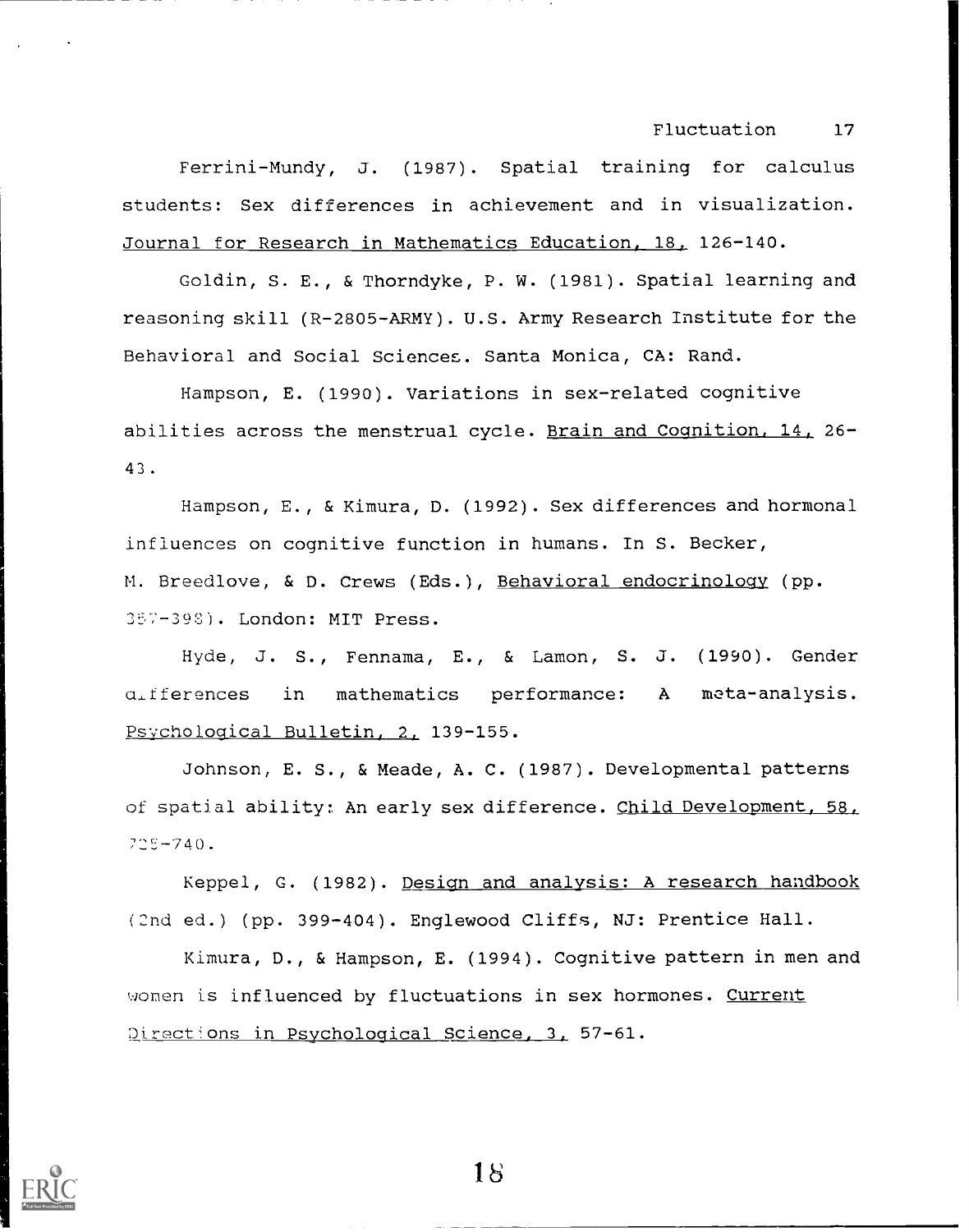Linn, M. C., & Peterson, A. C. (1985). Emergence and characterization of sex differences in spatial ability: A metaanalysis. Child Development, 56, 1479-1498.

Logue, C. M. & Moos, R. H. (1988). Positive perimenstrual changes: Toward a new perspective on the menstrual cycle. Journal of Psychosomatic Research, 32, 31-40.

Masters, M. S., & Sanders, B. (1993). Is the gender difference in mental rotation disappearing? Behavior Genetics, 23, 337-341.

Okagaki, L., & Frensch, P. A. (1994). Effects of video game playing on measures of spatial performance: Gender effects in late adolescence. <u>Journal of Applied Developmental Psychology, 15,</u> 33– 50.

Peters, M., Laeng, B., Latham, K., Jackson, M., Zaiyouna, R. & Richardson, C. (1995). A redrawn Vandenberg and Kuse Mental Rotations Test: Different versions and factors that affect performance. Brain and Cognition, 28, 39-58.

Richardsch, J. T. E. (1991). The menstrual cycle and student learning. Journal of Higher Education, 62, 317-340.

Shepard, R. N., & Metzler, J. (1971). Mental rotations of three dimensional objects. Science, 171, 701-703.

Silverman, I., & Phillips, K. (1993). Effects of estrogen changes during the menstrual cycle on spatial performance. Ethology and Seciobiology, 14, 257-269.

Sommer, B. (1973). The effect of menstruation on cognitive and perceptual-motor behavior: A review. Psychosomatic Medicine. 35, 515-534.

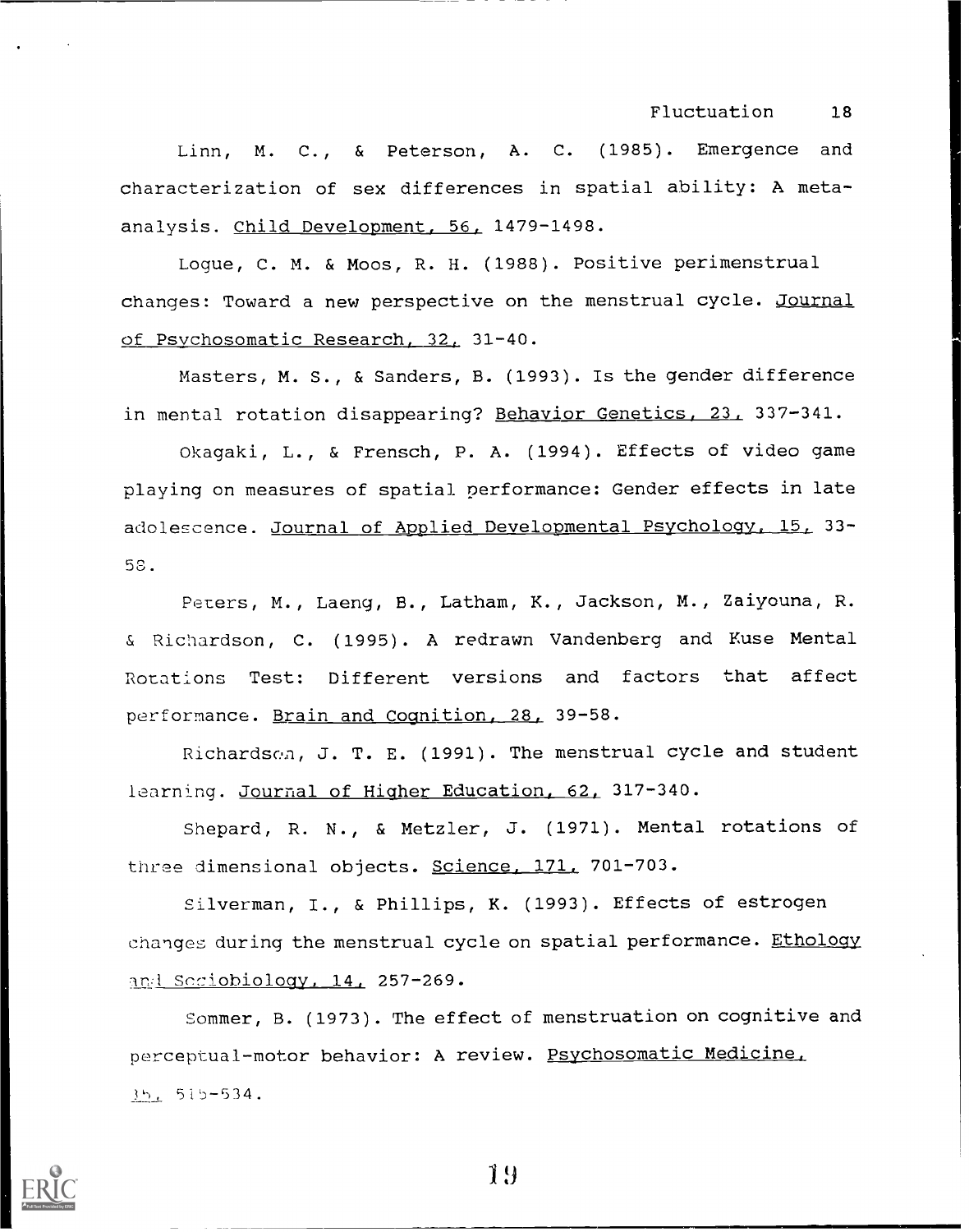Sommer, B. (1982). Cognitive behavior and the menstrual cycle. In R. C. Friedman (Ed.), Behavior and the menstrual cycle (pp. 101-127). New York: Marcel Dekker.

Scmmer, B. (1983). How does menstruation affect cognitive competence and psychophysiological response? Women and Health, 8, 53-90.

Scmmer, B. (1992). Cognitive performance and the menstrual cycle. In J. T. E. Richardson (Ed.), Cognition and the menstrual cycle. New York: Springer-Verlag.

Vandenberg, S. G. (1971). Mental Rotation Test. Boulder: University of Colorado, Institute for Behavioral Genetics.

Vandenberg, S. G., & Kuse, A. R. (1978). Mental Rotations: Group test of three-dimensional spatial visualization. Perceptual and Moter Skills, 47, 599-604.

Waish, M. R. (1982). The quirls of a woman's brain. In R. Huitard, M. S. Henifin, & B. Fried (Eds.), Biological woman --the convenient myth (pp. 241-263). Cambridge, MA: Schenkman.

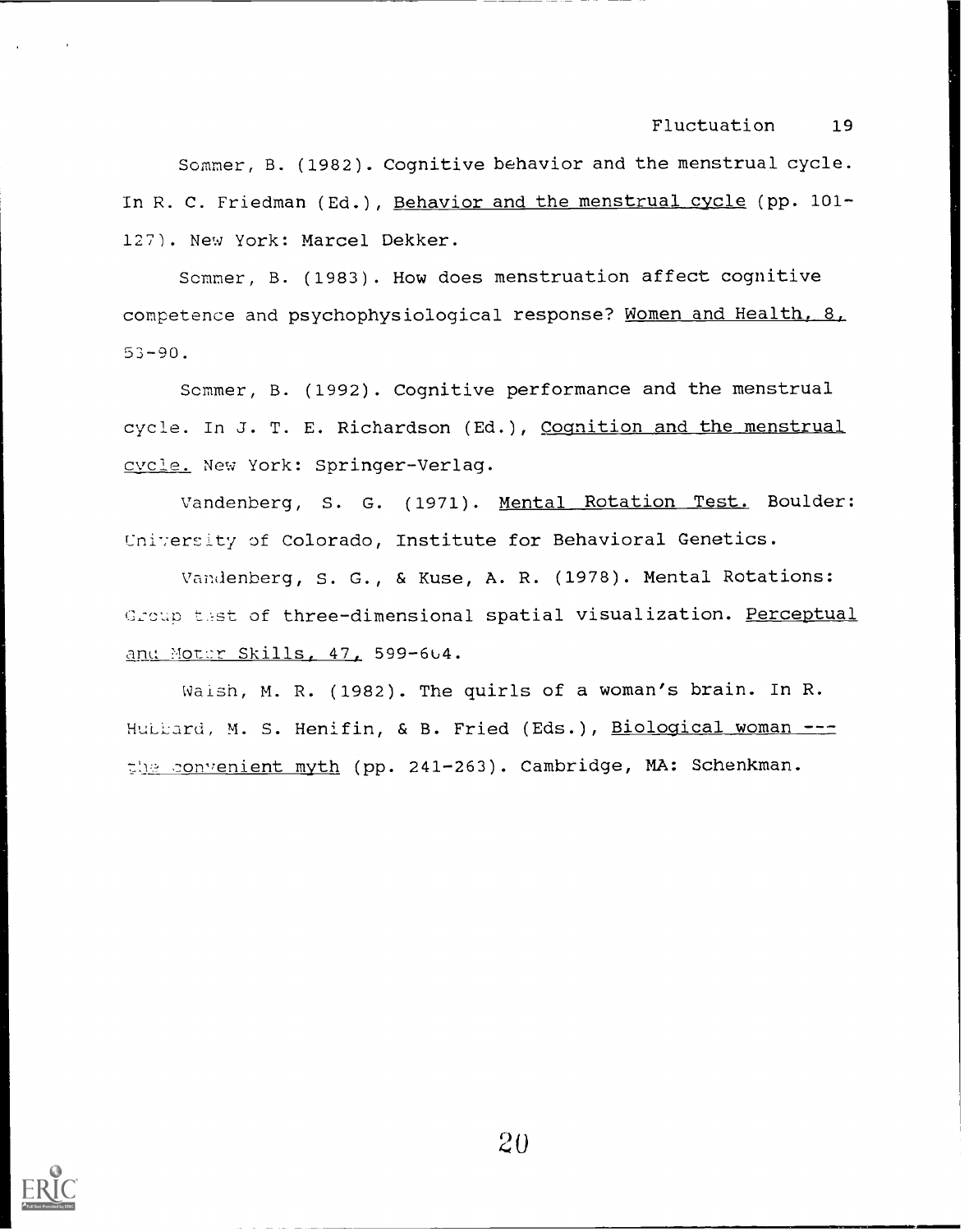rable 1

Spearman Brown Internal Consistency and Test-Retest Reliability Correlations

|                                                                           | Participants   |                         |                |             |              |     |  |
|---------------------------------------------------------------------------|----------------|-------------------------|----------------|-------------|--------------|-----|--|
|                                                                           | Female         |                         | Male           |             |              | All |  |
| Session                                                                   | $\mathfrak{L}$ | $\overline{\mathbf{u}}$ | r              | $\mathbf n$ | T.           | 꾜   |  |
|                                                                           |                |                         | Spearman-Brown |             |              |     |  |
| Furst                                                                     | $0.58**$       | 55                      | $0.75**$       | 23          | $0.68***78$  |     |  |
| Geound                                                                    | $0.44*$        | 53                      | $0.75**$       | 21          | $0.58***74$  |     |  |
| Thirt                                                                     | $0.79***54$    |                         | $0.75*$        | 15          | $0.80***$ 69 |     |  |
| Test-Retest                                                               |                |                         |                |             |              |     |  |
| First to Second                                                           | $0.78***55$    |                         | $0.92***$      | 21          | $0.85***76$  |     |  |
| Secting to Third                                                          | $0.71***51$    |                         | $0.78*$        | 9           | $0.74***$ 60 |     |  |
| Where, $rp \le .05$ , $*tp \le .01$ , $**tp \le .001$ , $***tp \le .0001$ |                |                         |                |             |              |     |  |